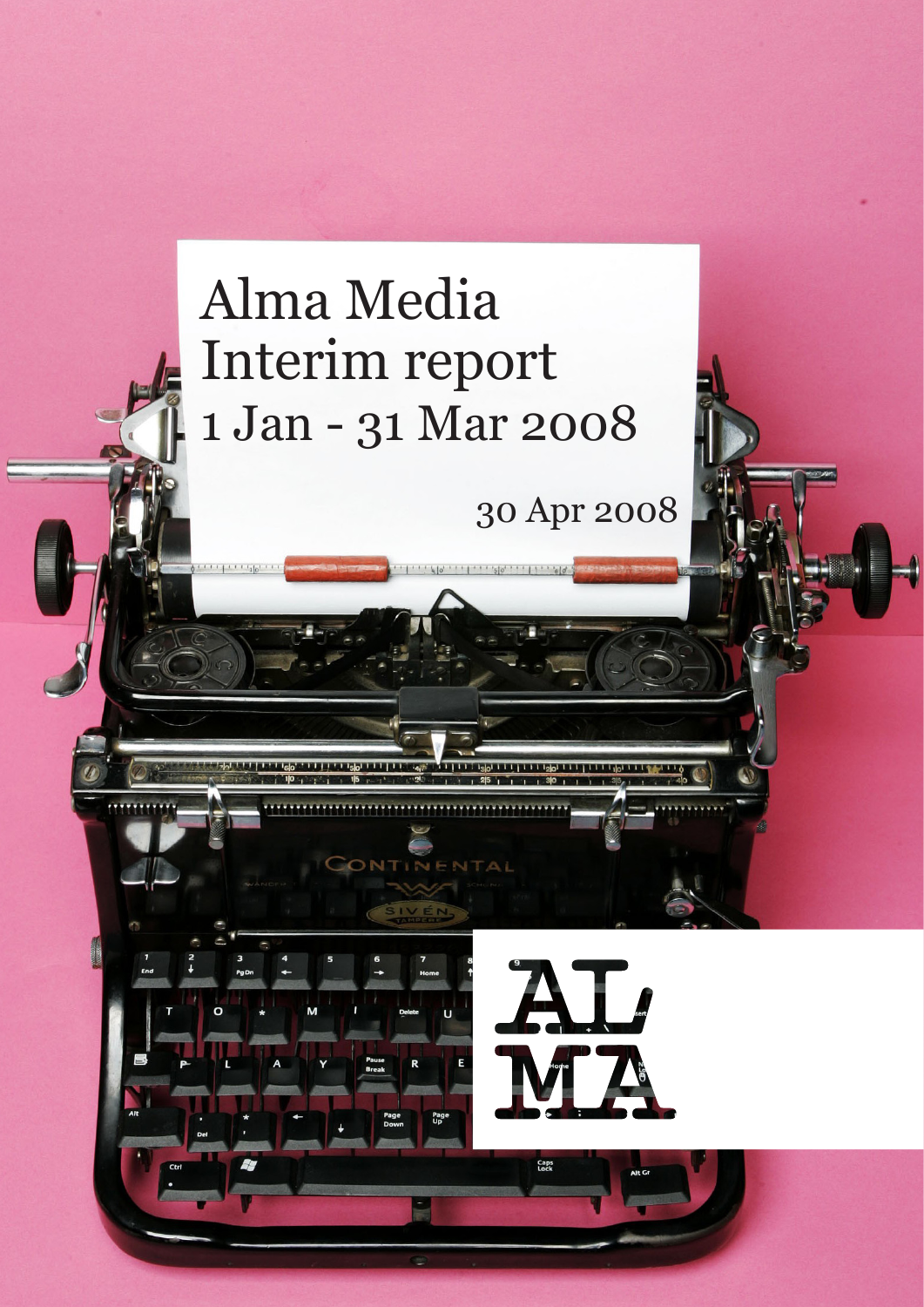

ALMA MEDIA CORPORATION STOCK EXCHANGE RELEASE 30 April 2008 at 09:00 (EET)

# ALMA MEDIA CORPORATION'S INTERIM REPORT FOR JANUARY-MARCH 2008: Net sales grew, operating profit expectedly below the strong level of the comparable period

# **First quarter 2008 highlights:**

- Net sales MEUR 84.0 (Q1/2007: MEUR 81.9)
- Operating profit MEUR 11.6, 13.8 % of net sales (MEUR 16.0)
- The operating profit for Q1/2007 includes one-time items of MEUR 1.9
- Profit before tax MEUR 12.9 (MEUR 17.2)
- Earnings per share EUR 0.13 (EUR 0.17)
- Prospects for remainder of year are unchanged

# **President and CEO Kai Telanne:**

"During the first quarter of 2008 Alma Media's net sales developed favourably. The general election in the period for comparison had a smaller impact than expected on the growth figures for newspapers, thanks to the encouraging media sales by the major regional newspapers. In contrast, the absence of election advertising was clearly visible in the media sales figures for local newspapers.

The operating profit fell below that for the previous year, mainly due to the weaker result of Iltalehti and the investments made by Marketplaces to expand operations in Finland and abroad.

The decline in the total market for daily tabloids continued during the first quarter. Although Iltalehti again raised its share of the market, the overall market trend significantly weakened its circulation sales and profitability. The result also reflects the stagnant media sales and the investments made in content.

The circulation copies, circulation sales and advertising sales of Kauppalehti all increased well and profitability improved. The number of visitors to Kauppalehti's online services, as well as net sales and result for these services grew strongly during the first quarter.

Marketplaces continued to grow. Monster.fi and Etuovi.com were the Finnish business units whose net sales rose fastest. The slowdown in real estate business in several City 24 countries is reflected in slower growth in these services. Investments to expand operations weakened the result as expected. In line with our strategy, we are continuing to expand our operations especially in Eastern Central Europe and in Russia."

Further information: President and CEO Kai Telanne, tel. +358 10 665 3500 CFO Teemu Kangas-Kärki, tel. +358 10 665 2244

DISTRIBUTION: Helsinki Stock Exchange, Principal media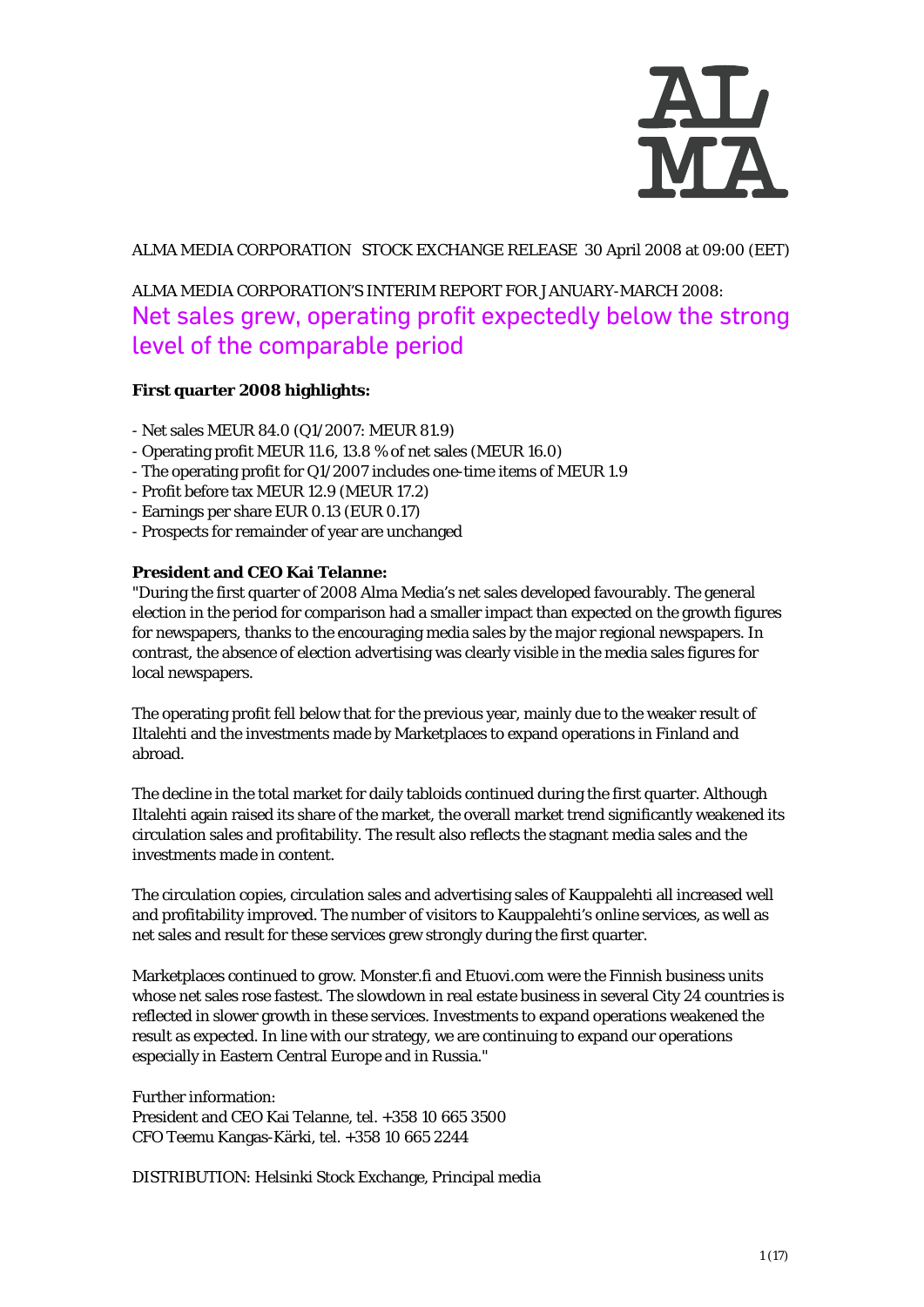

# Alma Media Group: Interim Report January - March 2008

The descriptive part of this interim report concentrates on the Group's performance between January and March 2008. Figures in brackets refer to the first quarter of 2007 unless otherwise stated. The figures in the tables are independently rounded.

# **Changes in Group structure compared to 2007**

On 20 February 2008 Alma Media purchased the share stock of Jadecon Oy. The company's business comprises the TV programme information internet service Telkku.com and it is reported as part of Iltalehti in the Newspapers segment.

# **Group net sales and result January-March 2008**

Consolidated net sales in the review period increased 2.6% from the corresponding period in the previous year to MEUR 84.0 (MEUR 81.9). The growth in net sales slowed down as forecast, since the period for comparison included advertising for the general election held in March 2007 (MEUR 1.5). Net sales for the Newspapers segment remained virtually unchanged from the corresponding period in the previous year, whereas Kauppalehti Group and the Marketplaces segment increased their net sales. In total, 13.3% of the Group's net sales came from online operations.

The consolidated operating profit was MEUR 11.6 (MEUR 16.0). The operating profit for the comparable period includes a one-time item of a capital gain of MEUR 1.9. The weakened result of Iltalehti and the investments by Marketplaces in expanding operations in Finland and abroad burdened the Group's profitability.

# **Prospects for 2008**

Alma Media repeats its estimate that the company expects its net sales to increase from the previous year. The media market is expected to grow in 2008, but uncertainty will increase. Developments in the media advertising and daily tabloid markets will be the major factors for the company's result.

Alma Media estimates that the comparable operating profit for the full year should be at the level of the previous year. However, the operating profit at the beginning of the year may fall short of the previous year's figure. One-time items have been eliminated from the comparable 2007 operating profit.

# **Market conditions**

The crisis in the financial markets and the fading of economic growth in the USA increase uncertainty in Finland's economy.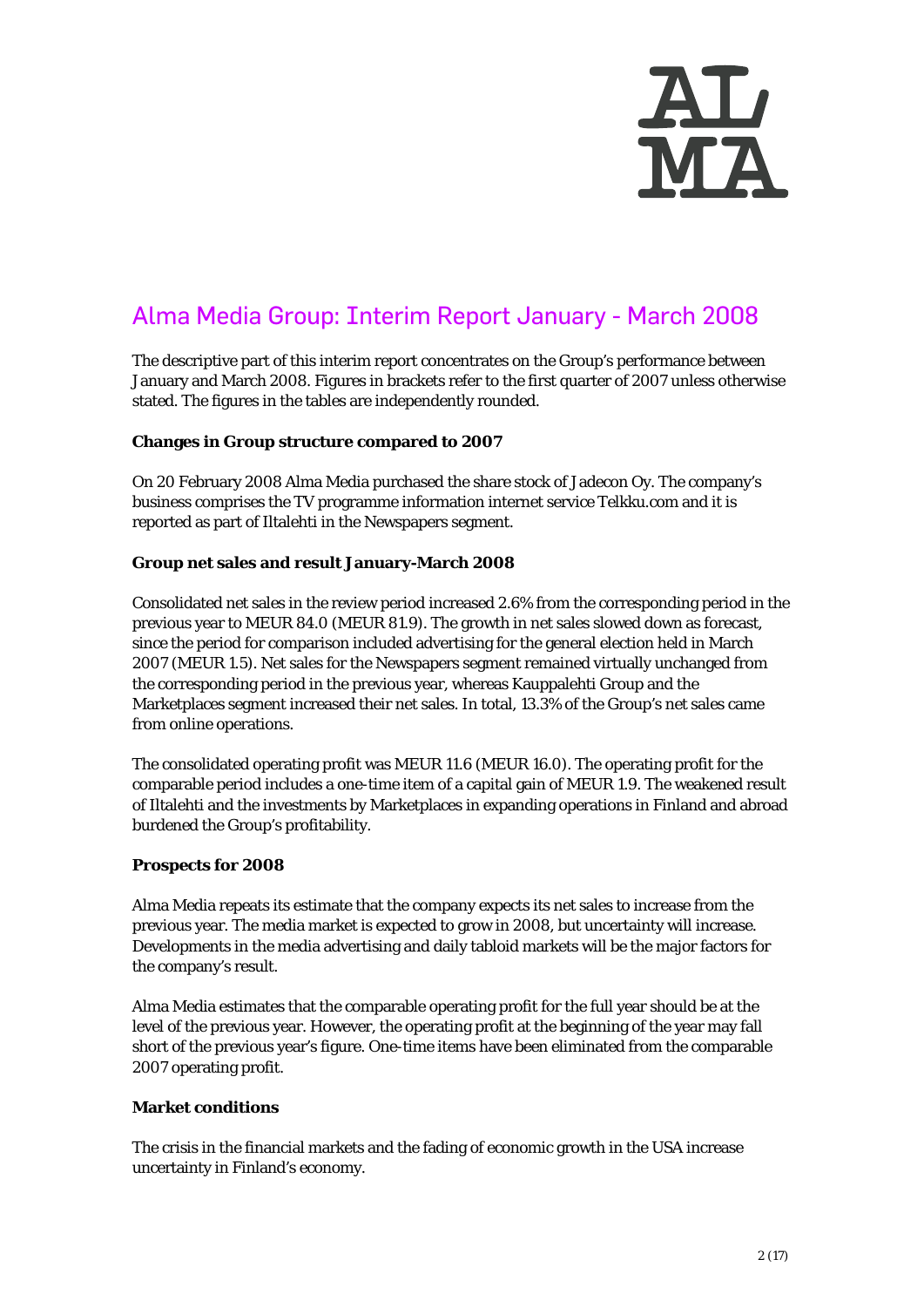

The growth in Finland's gross national product is expected to slow down and, according to different forecasts, to be on average 2.7 % in 2008, as the growth in private consumption, investments and exports declines. The level of debt of households is expected to depress consumption, as a greater share of income goes on loan costs. Rising prices are also slowing down growth in consumption.

The growth in media advertising slowed down during the first quarter of 2008. According to TNS Gallup, expenditure on media advertising was 1.8% higher in January-March 2008 than in the corresponding period in the previous year. Advertising declined in printed newspapers by - 1.4%, but grew in television (+6.0%) and online media (+30.4%). According to TNS Gallup, the sectors that particularly increased their media advertising were retail (+15.4%), jobs (+10.9%), travel and transport (+6.7%) and food (+5.5%). Classified advertising increased 4.1% in January-March and services advertising declined -10.1%.

| <b>KEY FIGURES,</b>                       | 2008   | 2007  | 2007     |
|-------------------------------------------|--------|-------|----------|
| <b>MEUR</b>                               | $1-3$  | $1-3$ | $1 - 12$ |
| Net sales                                 | 84.0   | 81.9  | 328.9    |
| <b>Operating profit</b>                   | 11.6   | 16.0  | 64.4     |
| % of net sales                            | 13.8   | 19.6  | 19.6     |
| Net financial expenses                    | $-0.3$ | 0.0   | $-0.1$   |
| Net financial expenses, % of net sales    | $-0.3$ | 0.0   | 0.0      |
| Share of associated companies' results    | 1.0    | 1.1   | 3.5      |
| <b>Balance sheet total</b>                | 180.9  | 186.9 | 181.3    |
| Gross capital expenditure                 | 6.2    | 1.8   | 12.1     |
| Gross capital expenditure, % of net sales | 7.4    | 2.1   | 3.7      |
| <b>Equity ratio</b>                       | 39.5   | 49.5  | 69.8     |
| Gearing, %                                | 42.6   | 16.4  | $-15.2$  |
| Interest-bearing net debt                 | 25.8   | 13.1  | $-17.9$  |
| <b>Interest-bearing liabilities</b>       | 41.6   | 23.6  | 6.8      |
| Non-interest-bearing liabilities          | 78.6   | 83.4  | 56.2     |
| Average no. of personnel,                 |        |       |          |
| calculated as full-time                   |        |       |          |
| employees, excl. delivery staff           | 1,932  | 1,942 | 1,971    |
| Average no. of delivery staff             | 937    | 931   | 962      |
| Earnings/share, EUR                       |        |       |          |
| (basic)                                   | 0.13   | 0.17  | 0.68     |
| Earnings/share, EUR                       |        |       |          |
| (diluted)                                 | 0.13   | 0.17  | 0.68     |
| Cash flow from operating activities, EUR  | 0.36   | 0.37  | 0.70     |
| Shareholders' equity/share, EUR           | 0.80   | 1.07  | 1.58     |
| Market capitalization                     | 634.2  | 690.2 | 870.7    |

The general election held in March 2007 and Easter being in March in 2008 affect the changes in media advertising.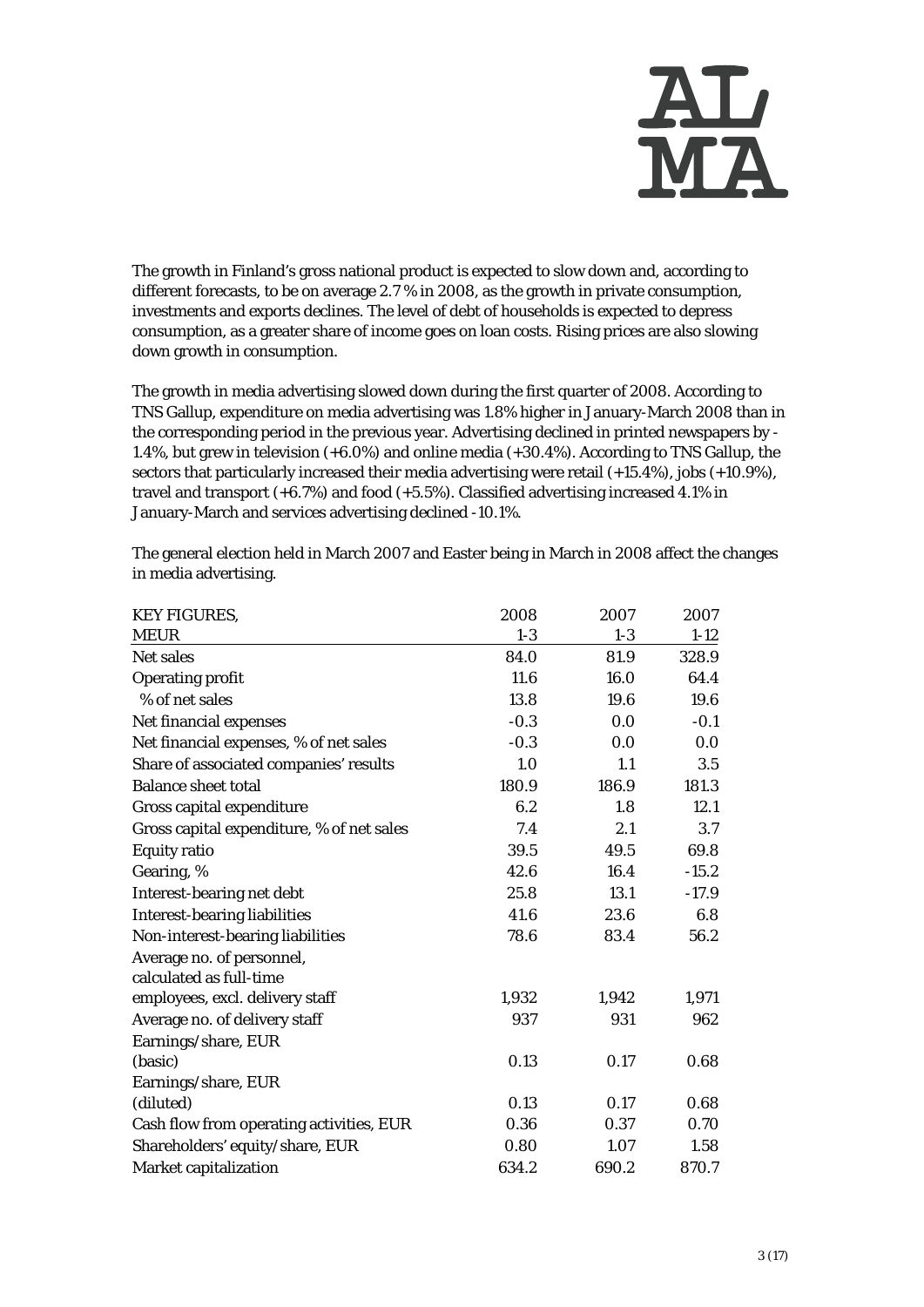

| Average no. of shares (1,000 shares) |        |         |          |
|--------------------------------------|--------|---------|----------|
| - basic                              | 74,613 | 74,613  | 74,613   |
| - diluted                            | 74,825 | 74,616  | 74,773   |
| No. of shares at end of period       |        |         |          |
| $(1,000 \text{ shares})$             | 74,613 | 74,613  | 74,613   |
|                                      |        |         |          |
|                                      | 2008   | 2007    | 2007     |
| NET SALES BY SEGMENT, MEUR           | $1-3$  | $1 - 3$ | $1-12$   |
| Newspapers                           | 57.3   | 57.5    | 230.6    |
| Kauppalehti group                    | 18.5   | 17.7    | 70.1     |
| <b>Marketplaces</b>                  | 9.1    | 7.4     | 30.9     |
| Other operations and eliminations    | $-0.9$ | $-0.7$  | $-2.7$   |
| <b>Total</b>                         | 84.0   | 81.9    | 328.9    |
|                                      |        |         |          |
| OPERATING PROFIT/LOSS BY SEGMENT,    | 2008   | 2007    | 2007     |
| <b>MEUR</b>                          | $1-3$  | $1-3$   | $1 - 12$ |
| Newspapers                           | 9.3    | 11.5    | 42.8     |
| Kauppalehti group                    | 2.0    | 1.5     | 7.6      |
| <b>Marketplaces</b>                  | 1.1    | 1.6     | 5.3      |
| Other operations and eliminations    | $-0.8$ | 1.5     | 8.7      |
| <b>Total</b>                         | 11.6   | 16.0    | 64.4     |
|                                      |        |         |          |
| <b>Newspapers</b>                    |        |         |          |
|                                      |        |         |          |
| Newspapers, key figures, MEUR        | 2008   | 2007    | 2007     |
|                                      | $1-3$  | $1-3$   | $1 - 12$ |
| Net sales                            | 57.3   | 57.5    | 230.6    |
| <b>Circulation sales</b>             | 26.4   | 26.4    | 106.9    |
| Media advertising sales              | 28.5   | 28.2    | 112.6    |
| <b>Printing sales</b>                | 1.1    | 1.6     | 5.4      |
| Other sales                          | 1.4    | 1.3     | 5.7      |
| <b>Operating profit</b>              | 9.3    | 11.5    | 42.8     |
| Operating margin, %                  | 16.3   | 20.0    | 18.5     |
| Gross capital expenditure            | 1.2    | 1.0     | 6.0      |
| Average no. of personnel,            |        |         |          |
| calculated as full-time              |        |         |          |
| employees, excl. delivery staff      | 1,167  | 1,186   | 1,218    |
| Average no. of delivery staff        | 937    | 931     | 962      |

The Newspapers segment reports the publishing activities of 34 newspapers. The largest of these are the regional paper Aamulehti and the daily tabloid Iltalehti.

The Newspapers segment's net sales in January-March were almost the same as in the period for comparison, MEUR 57.3 (MEUR 57.5). There were considerable differences between the net sales performance of individual newspapers. Net sales in the comparable period were high due to advertising for the general election.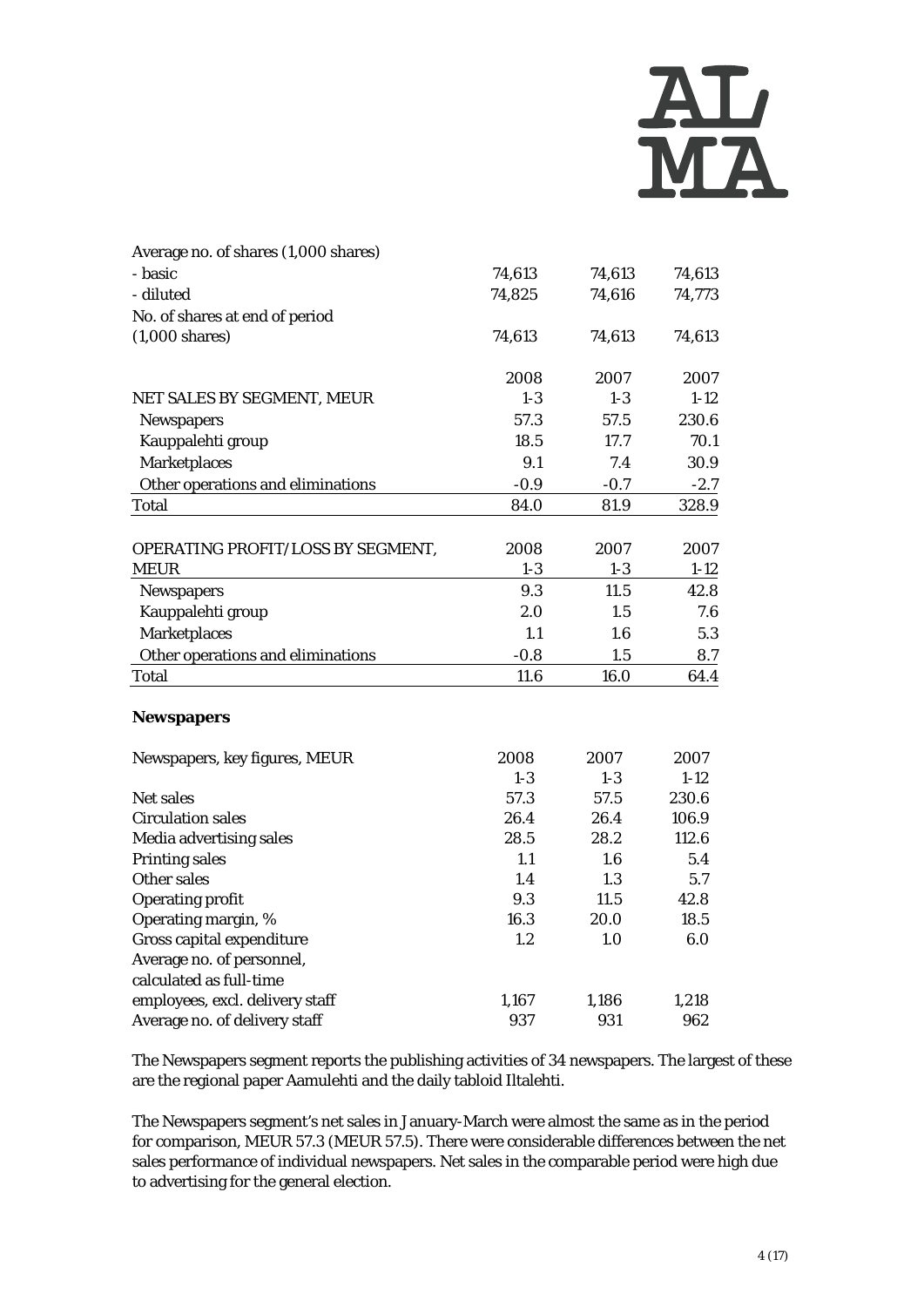

The impact of the elections on the growth figures for newspapers was smaller than expected thanks to the encouraging media sales of Aamulehti, Satakunnan Kansa and Lapin Kansa. The absence of election advertising in the media sales of local newspapers was clearly visible. Iltalehti's media sales were considerably down on the period for comparison.

Circulation sales remained at last year's level. The increase in subscription prices for the regional newspapers compensated for the effect of Iltalehti's lower circulation sales. The total daily tabloid market declined 5% during the first quarter of 2008.

The major investments in newspaper online services continued, which resulted in growth in the number of visitors. The Iltalehti.fi service had on average 1.3 million unique visitors a week during the first quarter of 2008. Aamulehti.fi doubled its weekly number of visitors (at its highest 166,000 unique visitors).

The first quarter operating profit of the Newspapers segment declined 19.0% from the previous year to MEUR 9.3 (MEUR 11.5). The decline was due in particular to the lower profit from Iltalehti and the local newspapers.

# **Kauppalehti Group**

| Kauppalehti Group, key figures, MEUR | 2008    | 2007  | 2007   |
|--------------------------------------|---------|-------|--------|
|                                      | $1 - 3$ | $1-3$ | $1-12$ |
| Net sales                            | 18.5    | 17.7  | 70.1   |
| <b>Circulation sales</b>             | 6.2     | 6.0   | 24.4   |
| Media advertising sales              | 5.8     | 5.4   | 21.5   |
| Other sales                          | 6.5     | 6.3   | 24.3   |
| <b>Operating profit</b>              | 2.0     | 1.5   | 7.6    |
| Operating margin, %                  | 10.6    | 8.2   | 10.8   |
| Gross capital expenditure            | 0.4     | 0.4   | 1.1    |
| Average no. of personnel,            |         |       |        |
| calculated as full-time employees    | 497     | 540   | 527    |

The Kauppalehti Group specializes in producing business and financial information. Its best known title is Finland's leading business media Kauppalehti. The group also includes Alma Media Lehdentekijät (contract publishing), Kauppalehti 121 (direct marketing) and the BNS news agency operating in the Baltic countries.

The Kauppalehti Group's net sales in the first quarter grew 4.5% to MEUR 18.5 (MEUR 17.7). Kauppalehti's media sales in both the printed newspaper and the online services developed very positively. Flat media sales by Lehdentekijät and Kauppalehti 121 at the start of the year depressed the net sales of the whole group.

The Kauppalehti Group's first quarter operating profit improved 33.9 %, thanks to higher net sales and cost savings and amounted to MEUR 2.0 (MEUR 1.5). The decline in profitability of Kauppalehti 121 and Lehdentekijät weakened the result.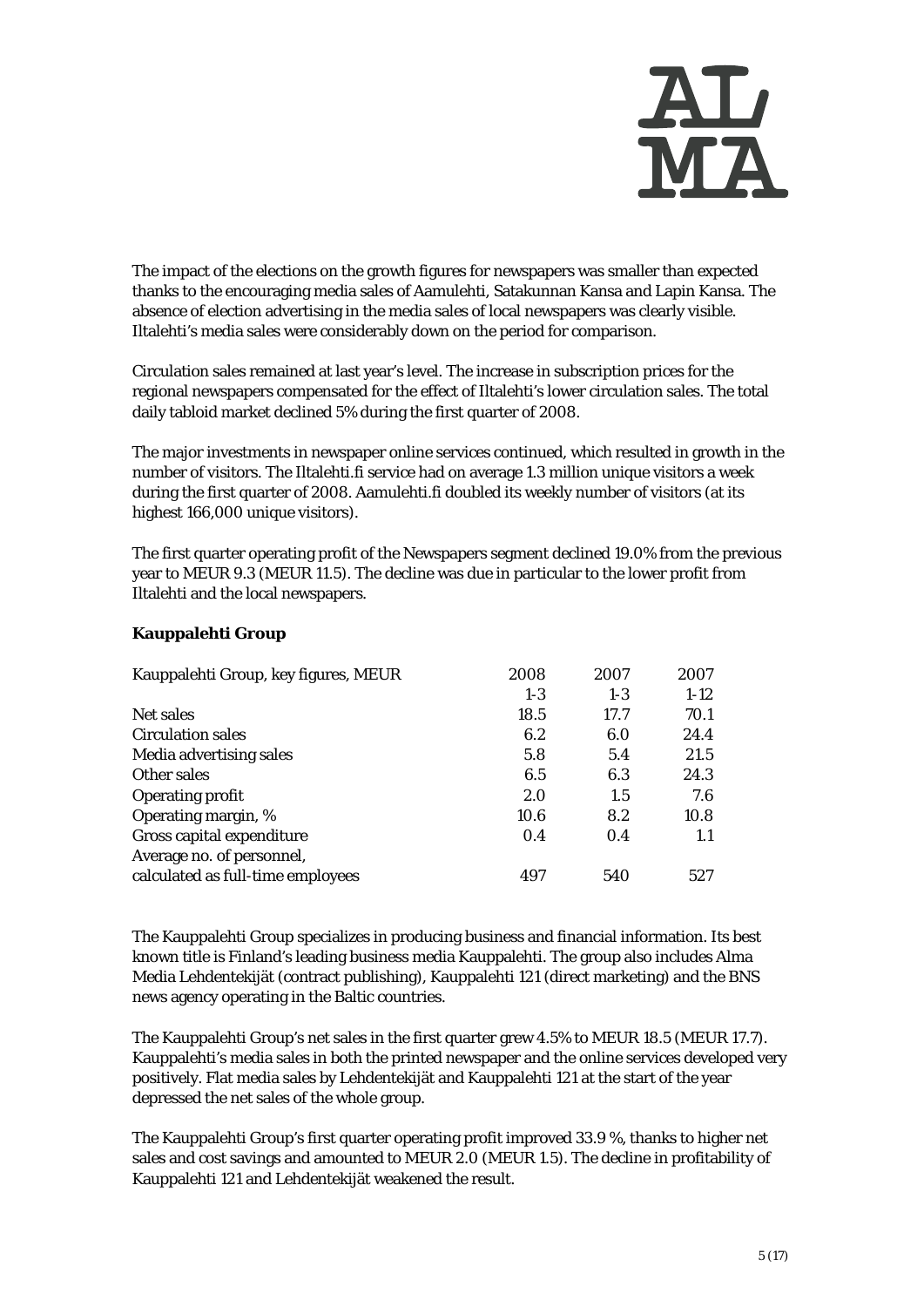

Kauppalehti.fi underwent a successful revamp in January. The number of visitors to the online service have almost doubled since the first quarter of 2007, at their highest being more than 400,000 unique visitors a week.

# **Marketplaces**

| Marketplaces, key figures, MEUR                                | 2008  | 2007  | 2007   |
|----------------------------------------------------------------|-------|-------|--------|
|                                                                | $1-3$ | $1-3$ | $1-12$ |
| Net sales                                                      | 9.1   | 7.4   | 30.9   |
| <b>Operations in Finland</b>                                   | 7.6   | 6.1   | 25.2   |
| <b>Operations outside Finland</b>                              | 1.5   | 1.3   | 5.7    |
| <b>Operating profit</b>                                        | 1.1   | 1.6   | 5.3    |
| Operating margin, %                                            | 12.5  | 21.6  | 17.3   |
| Gross capital expenditure                                      | 0.3   | 0.1   | 2.8    |
| Average no. of personnel,<br>calculated as full-time employees | 199   | 146   | 158    |

The Marketplaces segment reports Alma Media's classified services, which are produced on the internet and supported by printed products. The services in Finland are Etuovi.com, Monster.fi, Autotalli.com, Mascus.fi and Mikko.fi. The services outside Finland are City 24, Motors 24, Mascus, Bovision and Objektvision.

The net sales of Marketplaces increased 23.1% to MEUR 9.1 (MEUR 7.4). The activity of the recruitment market and continuing brisk real estate business in Finland boosted the net sales of Monster.fi and Etuovi.com. Although property sales slowed down in the Baltic countries, the City24 units in the region recorded further significant increases in their sales.

The segment's operating profit declined from the period for comparison by 31.2% to MEUR 1.1 (MEUR 1.6). The Mikko.fi service launched in Finland in September 2007 and starting up the new units opened during 2007 for new market areas in Eastern Europe weakened the result for the review period as expected.

# **Associated companies**

| Share of associated companies' results, MEUR | 2008  | 2007  | 2007   |
|----------------------------------------------|-------|-------|--------|
|                                              | $1-3$ | $1-3$ | $1-12$ |
| <b>Newspapers</b>                            | 0.0   | 0.0   | 0.1    |
| Kauppalehti group                            |       |       |        |
| Talentum Oyj                                 | 0.7   | 0.9   | 2.6    |
| Other associated companies                   | 0.0   | 0.0   | 0.0    |
| <b>Marketplaces</b>                          |       |       |        |
| Other operations                             | 0.0   | 0.1   | 0.1    |
| Acta Print Kivenlahti Oy                     | 0.2   | 0.2   | 0.7    |
| Other associated companies                   | 1.0   | 11    | 3.5    |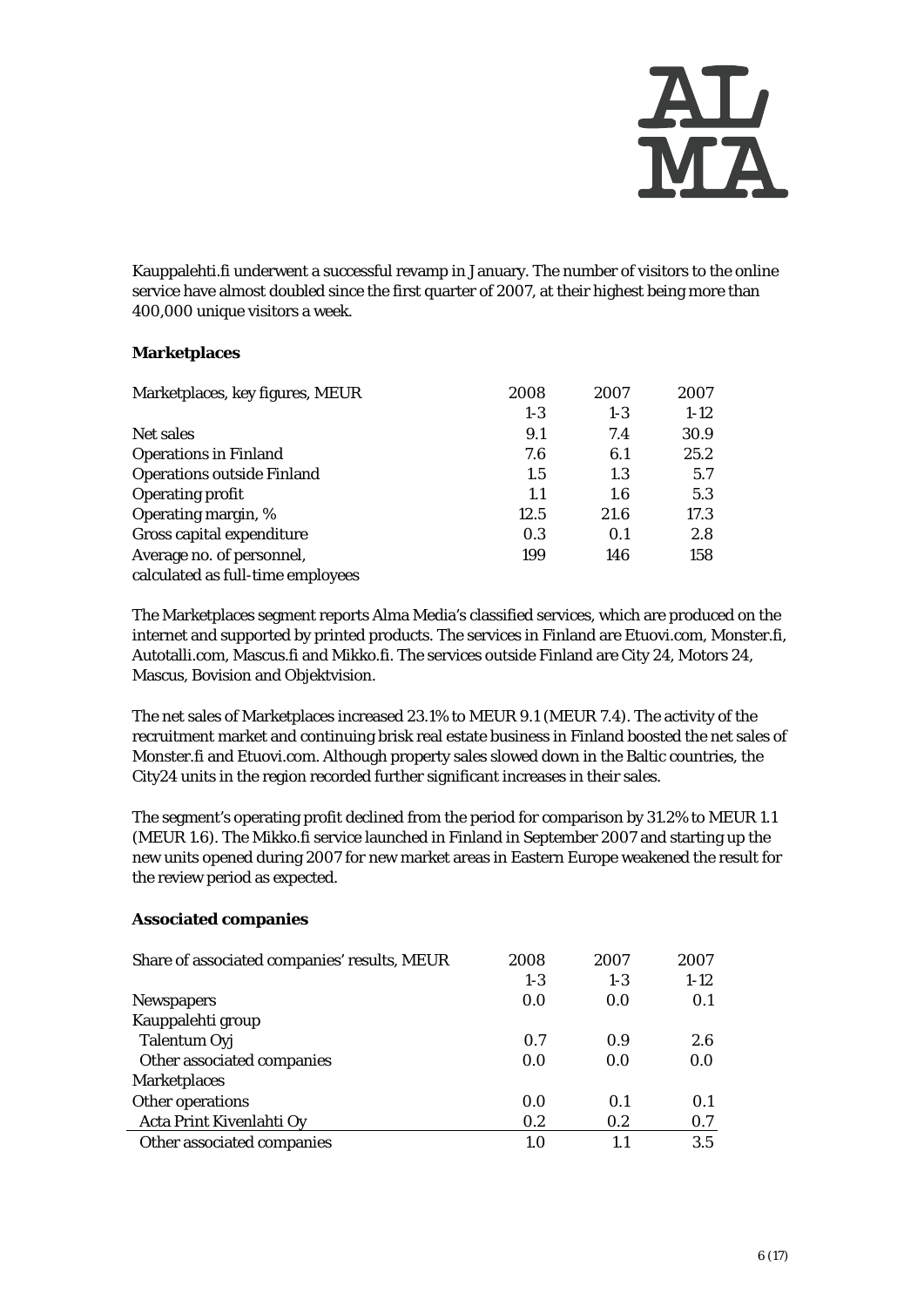

The Group holds a 29.9% stake in Talentum Oyj, which is reported under the Kauppalehti Group. The company's own shares held by Talentum are here included in the total number of shares. The holding in Talentum has been incorporated in the Alma Media consolidated financial statements such that Talentum's own shares are not included in the total number of shares. The holding used in Alma Media's consolidated financial statements on 31 March 2008 was 30.0%.

The Group's holding in Acta Print Kivenlahti Oy, reported under Other Operations, is 36.0%.

# **Balance sheet and financial position**

The Group's balance sheet totalled MEUR 180.9 at the end of March 2008 (31 December 2007: MEUR 181.3). The equity ratio at the end of March was 39.5% (31 December 2007: 69.8%) and the company's equity per share was EUR 0.80 (31 December 2007: EUR 1.58).

Alma Media Corporation's Annual General Meeting, held on 12 March 2008, decided to pay a dividend of EUR 0.90 per share. The record date for the dividend payment was 17 March and the payment date 27 March. The company paid a total dividend of MEUR 67.2 to its shareholders in March.

The Group has a current MEUR 100 commercial paper programme in Finland, under which it is permitted to issue papers to a total amount of MEUR 0-100. In March the Group issued papers for a total of MEUR 35.0. On 31 March 2008 MEUR 65.0 of the commercial paper programme was unused.

The Group's interest-bearing debt is denominated in euros and therefore does not require hedging against exchange rate differences. The most significant purchasing contracts denominated in foreign currency are hedged.

The consolidated cash flow from operations was MEUR 1.1 below that for the period for comparison, amounting to MEUR 26.8. The cash flow before financing was MEUR 24.0 (MEUR 30.1). Factors affecting the cash flow from investments were the purchase of Jadecon Oy in early 2008 and the capital gains from the sale of property in the previous year.

# **Capital expenditure**

Alma Media Group's capital expenditure in the January-March period totalled MEUR 6.2 (MEUR 1.8). At the start of 2008 the Group acquired the share stock of Jadecon Oy. Otherwise the expenditure comprised normal maintenance and replacement investments.

# **Risks and risk management**

The most important strategic risks contingent on Alma Media's business operations are a significant drop in the readerships of its newspapers and a critical decline in retail advertising. The major operational risks are disturbances in information technology systems and telecommunications, and an interruption of printing operations.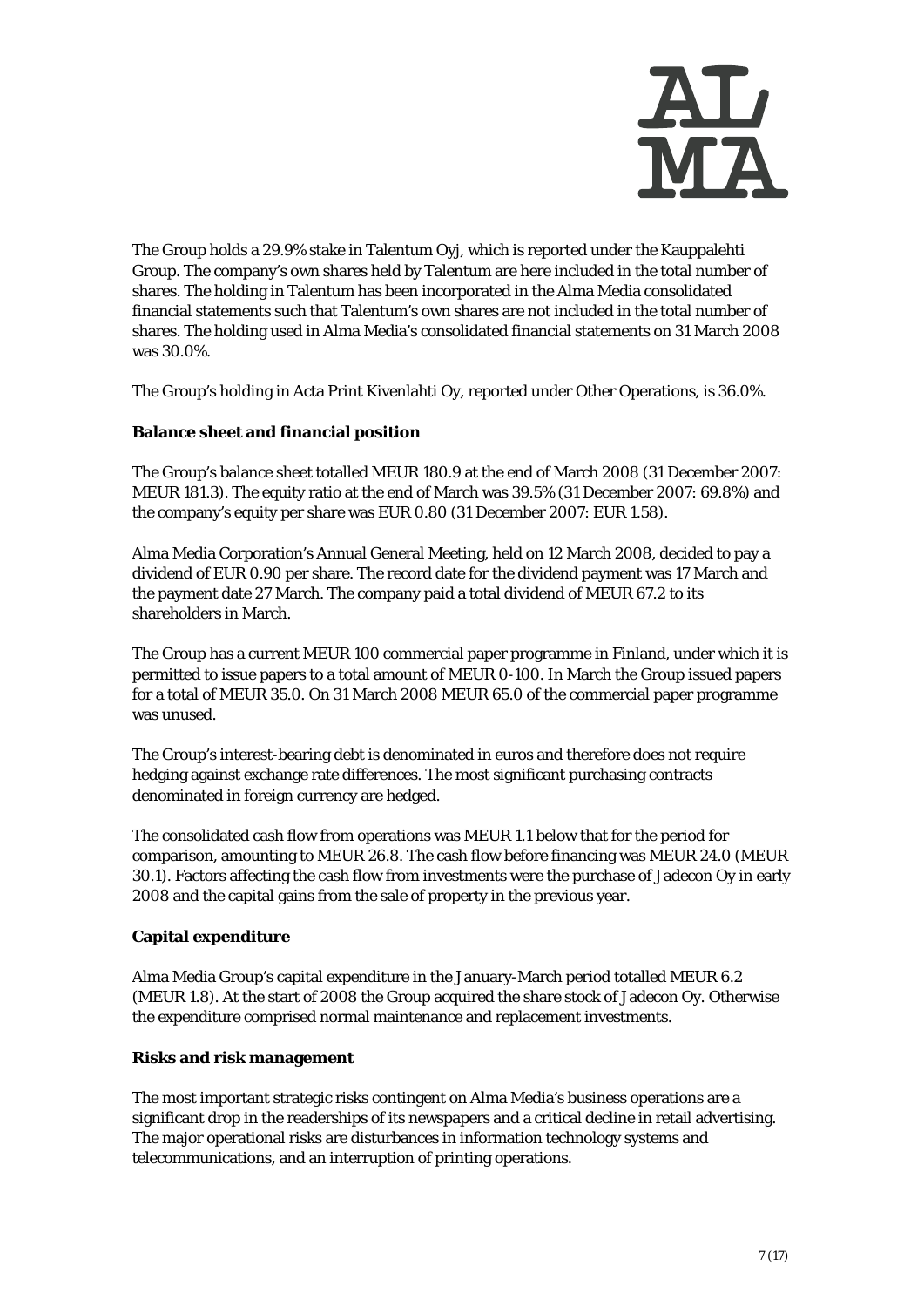

Alma Media's risk management process identifies the risks, develops appropriate risk management methods and regularly reports on risk issues to the risk management function.

# **Administration**

Alma Media Corporation's Annual General Meeting, held on 12 March 2008, elected the following to the Board of Directors: Lauri Helvi, Matti Kavetvuo, Kai Seikku, Kari Stadigh, Harri Suutari, Ahti Vilppula and Erkki Solja.

At its constitutive meeting held after the Annual General Meeting, the Board appointed Kari Stadigh as its chairman and Matti Kavetvuo as deputy chairman. The Board also elected members for its committees. Kai Seikku, Erkki Solja and Harri Suutari were elected to the Audit Committee. In accordance with the Board's charter, chairman of the Board Kari Stadigh and deputy chairman Matti Kavetvuo continue as members of the Nomination and Compensation Committee.

The meeting appointed Ernst & Young Oy as the company's auditor.

# **The Alma Media share**

Altogether 47,932,624 Alma Media shares were traded on the Helsinki Exchanges during January-March 2008, which represented 64.2% of the total number of shares. The closing price for the share on 31 March 2008 was EUR 8.50. The lowest quotation during the period was EUR 8.15 and the highest EUR 11.70. The market capitalization of Alma Media Corporation at the end of March was MEUR 634.2.

The company does not own any of its own shares and does not have a current authorization to purchase its own shares on the market.

#### **Option rights**

The annual general meeting on 8 March 2006 approved a three-stage option programme (option rights 2006A, 2006B and 2006C), disapplying the pre-emptive subscription right of the shareholders, under which stock options would be granted to the managements of Alma Media Corporation and its subsidiaries as a scheme for ensuring personnel's motivation and long-term commitment to the company. Altogether 1,920,000 stock options may be granted in three lots of 640,000 each, and these may be exercised to subscribe for at most 1,920,000 Alma Media shares.

A total of 515,000 of the 2006A options have been issued to Group management. Altogether 75,000 of the 2006A options have been returned to the company owing to the termination of employment contracts. Following the return of these options, Group management holds altogether 440,000 2006A options.

In 2007 Alma Media Corporation's Board of Directors decided to cancel the 190,000 2006A option rights in the company's possession. On 31 March 2008 the company still held 10,000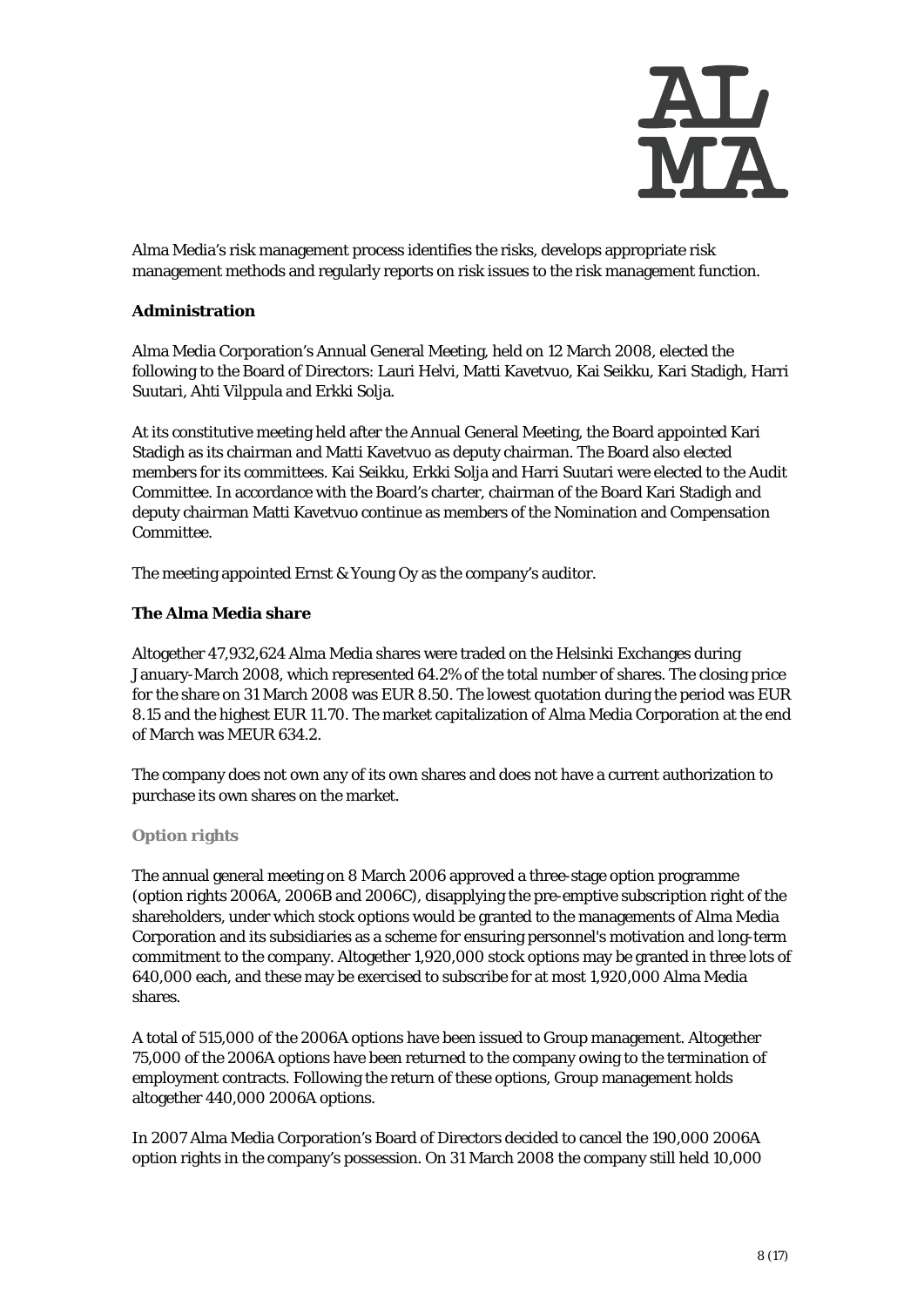

2006A option rights. These will not be used for share subscriptions. Trading in the option rights in the 2006A programme started on the OMX Nordic Exchange (Helsinki) on 10 April 2008.

In 2007, Alma Media Corporation's Board of Directors decided to issue 515,000 options under the 2006B scheme to Group management.

If all the subscription rights are exercised, this programme will dilute the holdings of the earlier shareholders by 2.3%.

The share subscription periods and prices under the scheme are: 2006A: 1 April 2008 - 30 April 2010, average trade-weighted price 1 April - 31 May 2006 2006B: 1 April 2009 - 30 April 2011, average trade-weighted price 1 April - 31 May 2007 2006C: 1 April 2010 - 30 April 2012, average trade-weighted price 1 April - 31 May 2008

The subscription price of shares that may be subscribed under these stock option rights will be reduced by the amount of dividends and capital repayments decided after the start of the period determining the subscription price and before the subscription of shares, on the settlement date for each dividend payment or capital repayment. The share subscription price under the 2006A option was EUR 5.58 per share and the subscription price under the 2006B option was EUR 8.95 correspondingly.

The Board of Directors has no other current authorizations to raise convertible loans and/or to raise the share capital through a rights issue.

#### **Market liquidity guarantee**

Alma Media Corporation and eQ Pankki Oy have made a liquidity providing contract under which eQ Pankki Oy guarantees bid and ask prices for the shares with a maximum spread of 3% during 85% of the exchange's trading hours. The contract applies to a minimum of 2,000 shares.

#### **Flagging notices**

Between January and March 2008 Alma Media received the following notices concerning changes in share holdings, under Chapter 2, Section 9 of the Securities Market Act:

26 March 2008 Helsingin Mekaanikontalo Oy announced that it had received a unilateral commitment on the basis of which Kai Mäkelä or his nominee will purchase forward contracts relating to 5,000,000 Alma Media shares from Helsingin Mekaanikontalo Oy. If this agreement is carried out, the (potential) holding of Helsingin Mekaanikontalo in Alma Media will fall below 1/20th.

14 March 2008 Helsingin Mekaanikontalo announced that it had sold forward contracts relating to Alma Media shares and that its remaining holding consists of 50,000 forward contracts that mature in March 2008. If the forward contracts are converted into Alma Media shares, Helsingin Mekaanikontalo's holding will fall to 6.70%.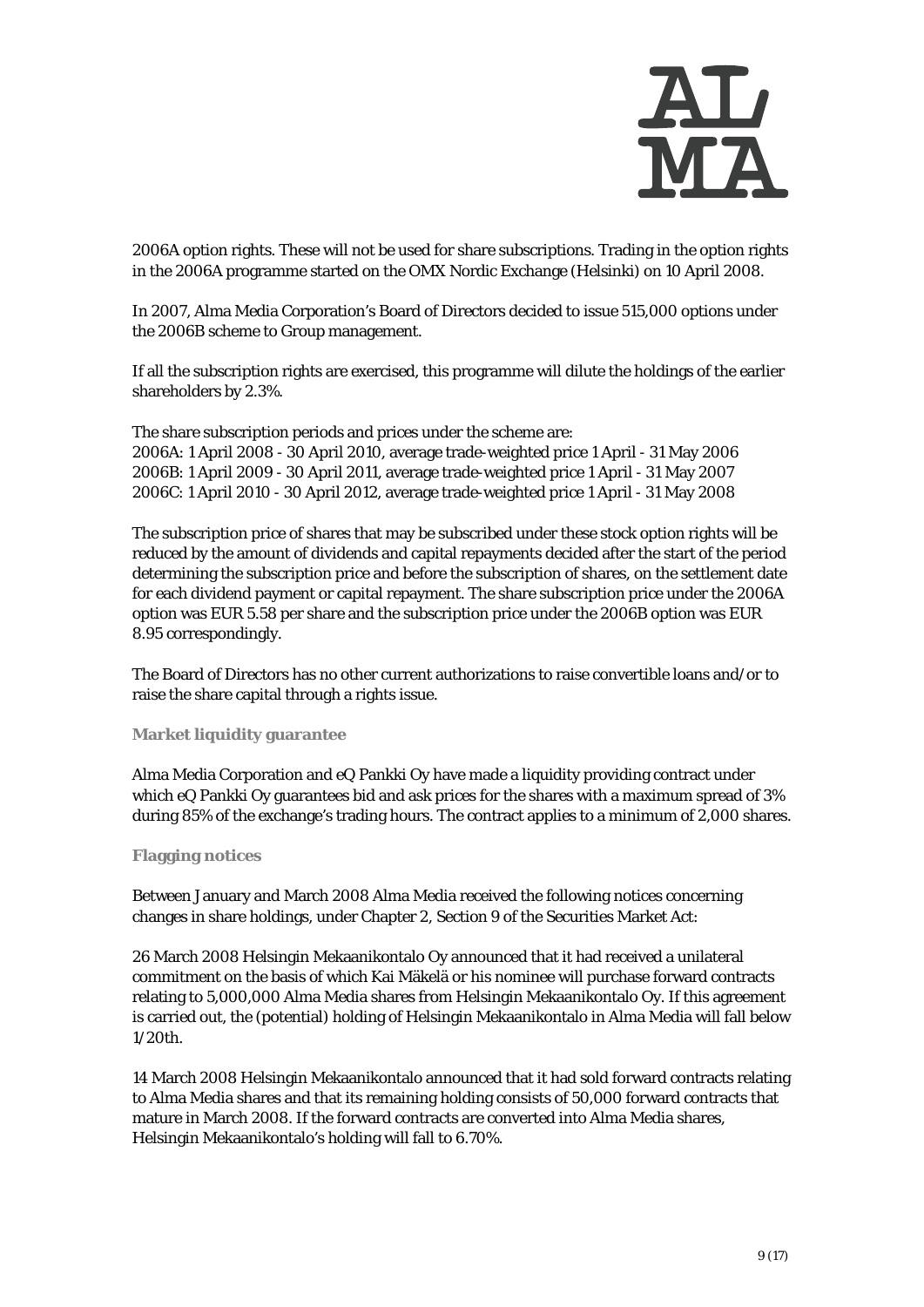

14 March 2008 Nordea Group's total holding in Alma Media Corporation fell to 2.17% due to share transactions.

14 March 2008 Ilkka-Yhtymä Oyj announced that its holding had risen above 1/10th.

3 March 2008 The total holding in Alma Media of Nordea Bank Suomi Oyj and Nordea Group fell below 1/10th due to share transactions.

29 February 2008 Helsingin Mekaanikontalo announced that it had extended the forward contracts it held and that the company held 95,565 forward contracts. If the forward contracts are converted into Alma Media shares, Helsingin Mekaanikontalo's holding will be 12.81%. Procomex SA, Helsingin Mekaanikontalo Oy and Ahti Vilppula will have a combined holding of 12.84%, if the forward contracts are converted into shares.

28 February 2008 Danske Bank A/S Helsinki Branch announced that its holding had risen above the 1/20th limit (6.41%) as the result of share transactions.

18 February 2008 Nordea Bank AB (publ) announced that its holding had not changed as had been stated in the bank's announcement on 21 January 2008. According to this latest announcement the total holding of Nordea Group had fallen below 3/20ths (13.35%).

21 January 2008 Oy Herttaässä Ab announced that its holding had risen above 1/5th (20.68%) after making forward contracts.

21 January 2008 Nordea Bank AB (publ) announced that its holding had not changed as had been stated in the bank's announcement on 28 December 2007. According to this latest announcement the total holding of Nordea Group exceeds 3/20ths (17.50%).

2 January 2008 Nordea Bank AB (publ) announced that its holding had not changed as had been stated in the bank's announcement on 1 October 2007. According to this latest announcement the total holding of Nordea Group exceeds 3/20ths (16.84%).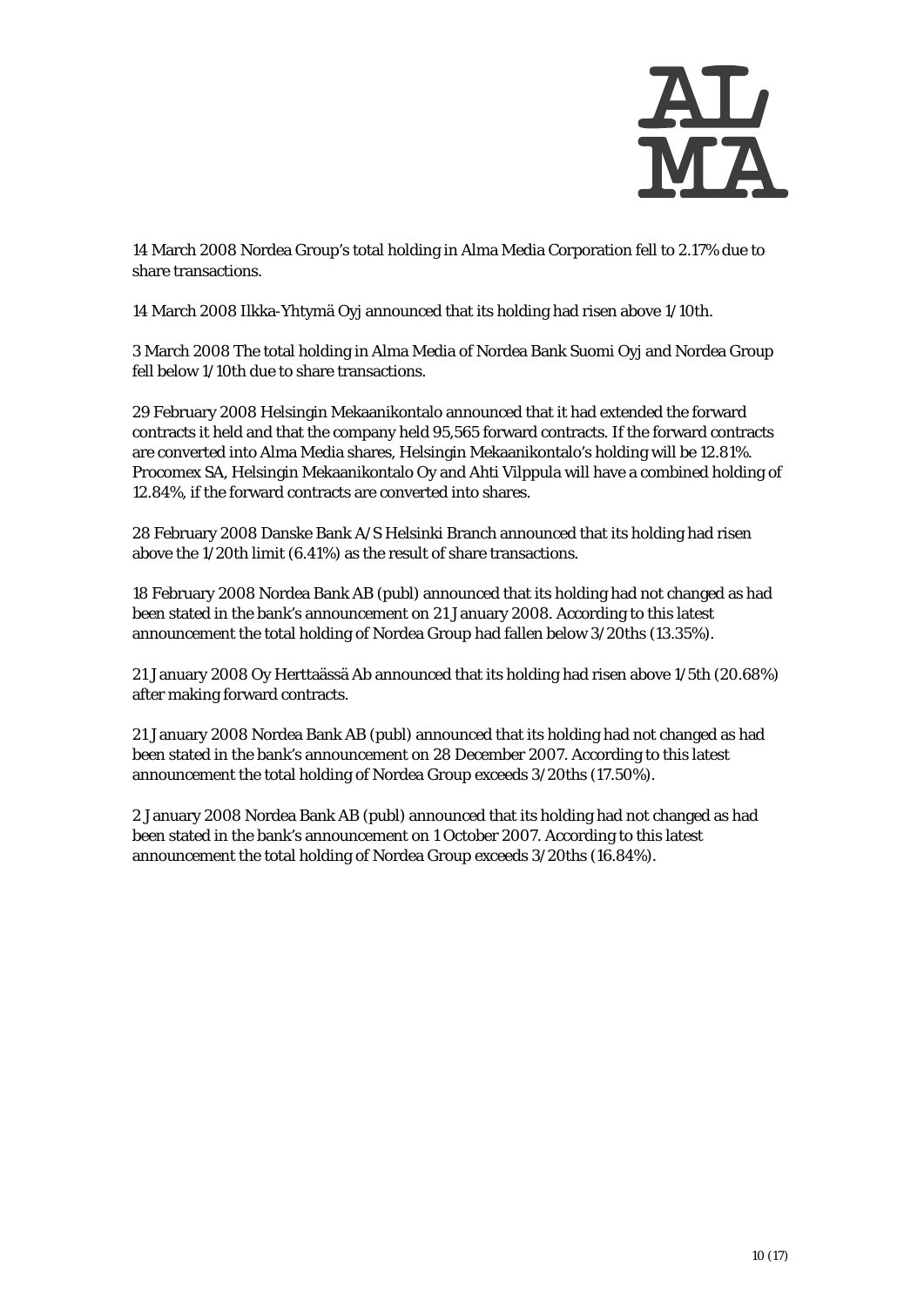

# **SUMMARY OF FINANCIAL STATEMENTS AND NOTES**

|                                           | 2008      | 2007      | 2007       |
|-------------------------------------------|-----------|-----------|------------|
| <b>INCOME STATEMENT, MEUR</b>             | $1-3$     | $1-3$     | $1 - 12$   |
| <b>NET SALES</b>                          | 84.0      | 81.9      | 328.9      |
| Other operating income                    | 0.1       | 2.1       | 13.0       |
| <b>Materials and services</b>             | $-25.1$   | $-24.2$   | $-99.1$    |
| Costs arising from employment benefits    | $-29.3$   | $-28.0$   | $-111.7$   |
| Depreciation and writedowns               | $-2.2$    | $-2.3$    | $-9.8$     |
| <b>Operating expenses</b>                 | $-15.9$   | $-13.4$   | $-56.8$    |
| <b>OPERATING PROFIT</b>                   | 11.6      | 16.0      | 64.4       |
| <b>Financial income</b>                   | 0.6       | 0.4       | $1.2\,$    |
| <b>Financial expenses</b>                 | $-0.3$    | $-0.4$    | $-1.1$     |
| Share of associated companies' results    | 1.0       | 1.1       | 3.5        |
| PROFIT BEFORE TAX                         | 12.9      | 17.2      | 68.0       |
| Income tax                                | $-3.2$    | $-4.1$    | $-16.8$    |
| PROFIT FOR THE PERIOD                     | 9.7       | 13.1      | 51.2       |
|                                           |           |           |            |
| Distribution:                             |           |           |            |
| To the parent company shareholders        | 9.4       | 12.9      | 50.5       |
| <b>Minority interest</b>                  | 0.3       | 0.2       | 0.6        |
| Earnings/share, EUR                       | 0.13      | 0.17      | 0.68       |
| Earnings/share (diluted), EUR             | 0.13      | 0.17      | 0.68       |
|                                           |           |           |            |
| <b>BALANCE SHEET, MEUR</b>                | 31.3.2008 | 31.3.2007 | 31.12.2007 |
| <b>ASSETS</b>                             |           |           |            |
| <b>NON-CURRENT ASSETS</b>                 |           |           |            |
| Goodwill                                  | 32.8      | 30.0      | 29.7       |
| <b>Intangible assets</b>                  | 11.4      | 9.5       | 10.2       |
| <b>Tangible assets</b>                    | 37.7      | 51.0      | 38.4       |
| Investments in associated companies       | 34.7      | 33.3      | 34.1       |
| Other long-term investments               | 3.9       | 3.9       | 4.0        |
| Deferred tax assets                       | 1.0       | 3.9       | 1.0        |
| Other receivables                         | 0.0       | 0.2       | 0.0        |
| <b>CURRENT ASSETS</b>                     |           |           |            |
| <b>Inventories</b>                        | 1.2       | 1.7       | 1.4        |
| <b>Tax receivables</b>                    | 0.1       | 0.7       | 0.0        |
| Accounts receivable and other receivables | 34.6      | 35.1      | 29.9       |
| Other short-term investments              | 3.1       | 2.4       | 3.0        |
| Cash and cash equivalents                 | 15.7      | 10.5      | 24.8       |
| <b>ASSETS AVAILABLE FOR SALE</b>          | 4.7       | 4.7       | 4.7        |
| <b>TOTAL ASSETS</b>                       | 180.9     | 186.9     | 181.3      |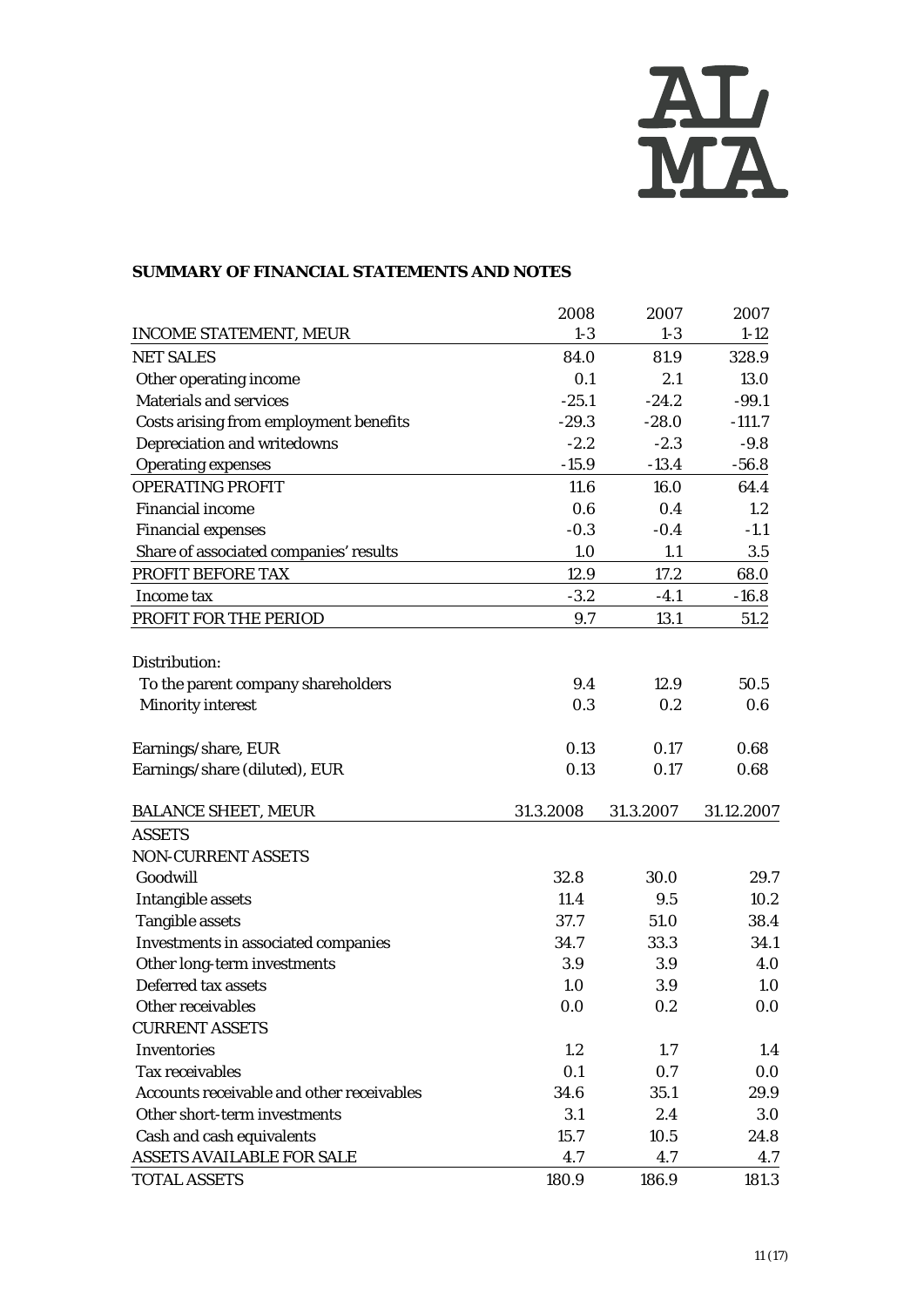

| <b>BALANCE SHEET, MEUR</b>               | 31.3.2008 | 31.3.2007 | 31.12.2007 |
|------------------------------------------|-----------|-----------|------------|
| SHAREHOLDERS' EQUITY AND LIABILITIES     |           |           |            |
| Share capital                            | 44.8      | 44.8      | 44.8       |
| Share premium fund                       | 2.8       | 2.8       | 2.8        |
| <b>Cumulative translation adjustment</b> | 0.0       | 0.1       | 0.0        |
| <b>Retained earnings</b>                 | 12.2      | 31.9      | 70.0       |
| Parent company shareholders' equity      | 59.8      | 79.6      | 117.7      |
| <b>Minority interest</b>                 | 0.9       | 0.2       | 0.6        |
| TOTAL SHAREHOLDERS' EQUITY               | 60.7      | 79.8      | 118.3      |
| <b>LIABILITIES</b>                       |           |           |            |
| Non-current liabilities                  |           |           |            |
| <b>Interest-bearing liabilities</b>      | 4.4       | 18.8      | 4.6        |
| Deferred tax liabilities                 | 2.2       | 1.6       | 1.8        |
| Pension obligations                      | 3.6       | 3.7       | 3.7        |
| <b>Provisions</b>                        | 0.1       | 0.1       | 0.1        |
| Other long-term liabilities              | 0.4       | 7.1       | 0.9        |
| <b>Current liabilities</b>               |           |           |            |
| <b>Interest-bearing liabilities</b>      | 37.2      | 4.8       | 2.2        |
| <b>Advances received</b>                 | 27.0      | 25.6      | 12.0       |
| <b>Tax liabilities</b>                   | 1.6       | 3.9       | 1.1        |
| <b>Provisions</b>                        | 0.2       | 2.0       | 0.3        |
| Accounts payable and other liabilities   | 43.4      | 39.6      | 36.4       |
| <b>TOTAL LIABILITIES</b>                 | 120.2     | 107.1     | 63.0       |
| TOTAL EQUITY AND LIABILITIES             | 180.9     | 186.9     | 181.3      |

# RECONCILIATION OF SHAREHOLDERS' EQUITY 1 JAN. – 31 MARCH 2008

|                                  |              | <b>Share</b> |     |                  | Parent   |         |                 |     |         |
|----------------------------------|--------------|--------------|-----|------------------|----------|---------|-----------------|-----|---------|
|                                  | <b>Share</b> |              |     | premium Retained | company, |         | <b>Minority</b> |     | Equity, |
| <b>MEUR</b>                      | capital      | fund         |     | earnings         | total    |         | interest        |     | total   |
| Equity, 1 Jan. 2008              | 44.8         |              | 2.8 | 70.0             |          | 117.7   |                 | 0.6 | 118.3   |
| <b>Translation differences</b>   |              |              |     | 0.0              |          | 0.0     |                 |     | 0.0     |
| Share of items recognized        |              |              |     |                  |          |         |                 |     |         |
| directly in associated company's |              |              |     |                  |          |         |                 |     |         |
| equity                           |              |              |     | $-0.3$           |          | $-0.3$  |                 |     | $-0.3$  |
| Income recognized directly in    |              |              |     |                  |          |         |                 |     |         |
| equity                           |              |              |     | $-0.3$           |          | $-0.3$  |                 |     | $-0.3$  |
| Profit for the period            |              |              |     | 9.4              |          | 9.4     |                 | 0.3 | 9.7     |
| Net income for the period        |              |              |     | 9.1              |          | 9.1     |                 | 0.3 | 9.4     |
| <b>Share-based payments</b>      |              |              |     | 0.2              |          | 0.2     |                 |     | 0.2     |
| Dividend paid by parent          |              |              |     |                  |          |         |                 |     |         |
| company                          |              |              |     | $-67.2$          |          | $-67.2$ |                 |     | $-67.2$ |
| Equity, 31 March 2008            | 44.8         |              | 2.8 | 12.2             |          | 59.8    |                 | 0.9 | 60.7    |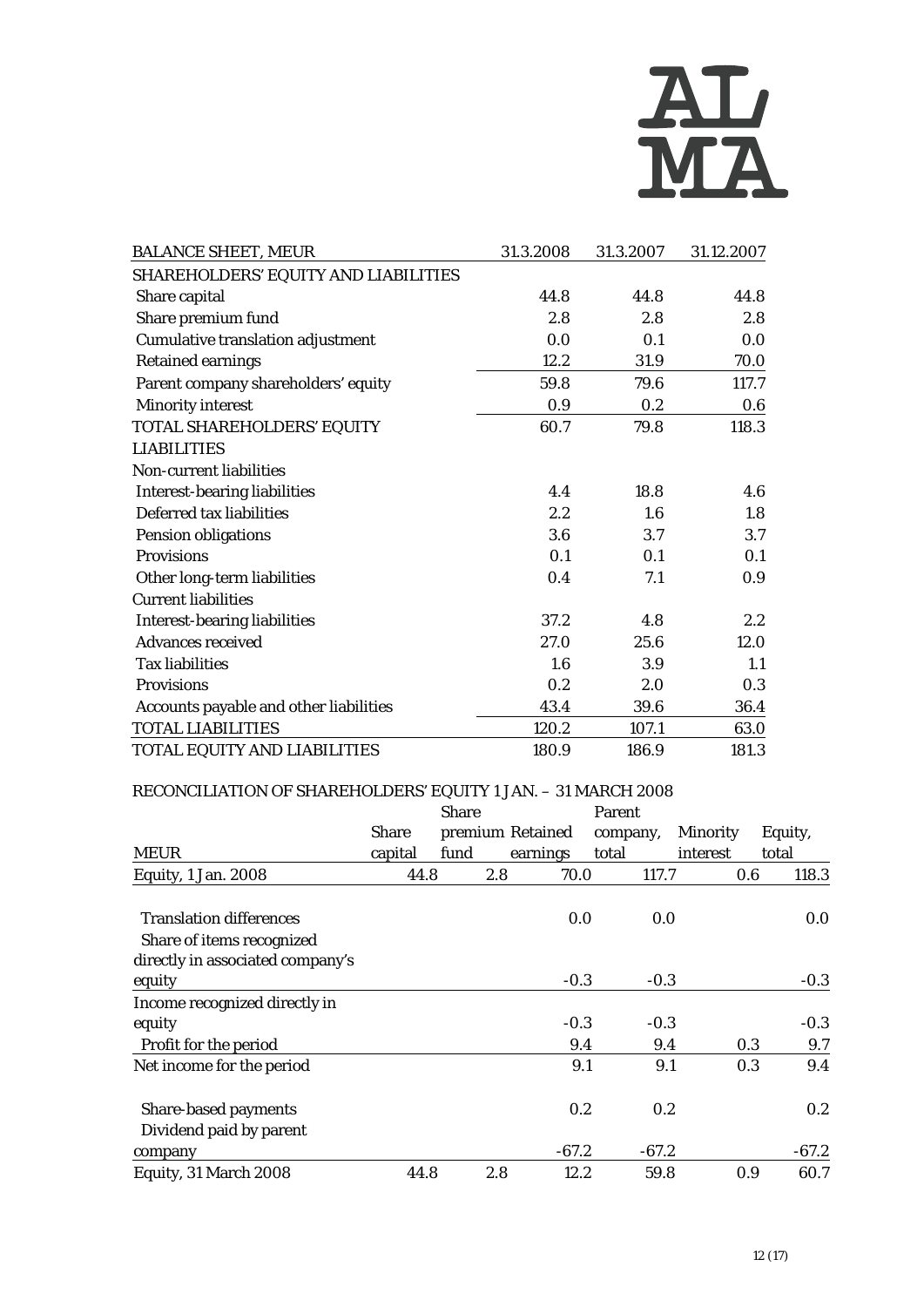

| RECONCILIATION OF SHAREHOLDERS' EQUITY 1 JAN. - 31 MARCH 2007 |              |              |                  |                  |                 |         |
|---------------------------------------------------------------|--------------|--------------|------------------|------------------|-----------------|---------|
|                                                               |              | <b>Share</b> |                  | Parent           |                 |         |
|                                                               | <b>Share</b> |              | premium Retained | company,         | <b>Minority</b> | Equity, |
| <b>MEUR</b>                                                   | capital      | fund         | earnings         | total            | interest        | total   |
| Equity, 1 Jan. 2007                                           | 44.8         | 2.8          | 67.3             | 114.9            | 0.4             | 115.3   |
| <b>Translation differences</b>                                |              |              | 0.0              | 0.0              |                 | 0.0     |
| Share of items recognized                                     |              |              |                  |                  |                 |         |
| directly in associated company's                              |              |              |                  |                  |                 |         |
| equity                                                        |              |              | 0.2              | 0.2              |                 | 0.2     |
| Income recognized directly in                                 |              |              |                  |                  |                 |         |
| equity                                                        |              |              | 0.2              | 0.2              |                 | 0.2     |
| Profit for the period                                         |              |              | 12.9             | 12.9             | 0.2             | 13.1    |
| Net income for the period                                     |              |              | 13.1             | 13.1             | 0.2             | 13.3    |
| Share-based payments                                          |              |              | 0.1              | 0.1              |                 | 0.1     |
| Dividend paid by parent                                       |              |              |                  |                  |                 |         |
| company                                                       |              |              | $-48.5$          | $-48.5$          |                 | $-48.5$ |
| Dividends paid by subsidiaries                                |              |              |                  |                  | $-0.4$          | $-0.4$  |
| Equity, 31 March 2007                                         | 44.8         | 2.8          | 31.9             | 79.6             | 0.2             | 79.8    |
|                                                               |              |              |                  | 2008<br>2007     | 2007            |         |
| CASH FLOW STATEMENT, MEUR                                     |              |              |                  | $1-3$<br>$1-3$   | $1 - 12$        |         |
| Cash flow from operating activities                           |              |              |                  |                  |                 |         |
| Profit for the period                                         |              |              |                  | 9.7<br>13.1      | 51.2            |         |
| <b>Adjustments</b>                                            |              |              |                  | 3.1<br>3.9       | 8.8             |         |
| Change in working capital                                     |              |              |                  | 14.0<br>15.4     | 3.4             |         |
| Dividend income received                                      |              |              |                  | 0.2<br>0.0       | 3.2             |         |
| Interest income received                                      |              |              |                  | 0.4<br>0.4       | 1.1             |         |
| Interest expenses paid                                        |              |              |                  | $-0.3$<br>$-0.3$ | $-1.1$          |         |
| <b>Taxes</b> paid                                             |              |              |                  | $-2.5$<br>$-2.3$ | $-14.1$         |         |
| Net cash provided by operating activities                     |              |              |                  | 26.8<br>27.9     | 52.5            |         |
| Cash flow from investing activities                           |              |              |                  |                  |                 |         |
| Investments in tangible and intangible assets                 |              |              |                  | $-0.9$<br>$-0.9$ | $-5.6$          |         |
| Proceeds from disposal of tangible and intangible assets      |              |              |                  | 0.0<br>0.0       | 1.5             |         |
| <b>Other investments</b>                                      |              |              |                  | 0.0<br>0.0       | $-1.0$          |         |
| Proceeds from disposal of other investments                   |              |              |                  | 0.1<br>3.2       | 3.4             |         |
| Subsidiary shares purchased                                   |              |              |                  | $-2.0$<br>$-0.2$ | $-0.3$          |         |
| Associated company shares purchased                           |              |              |                  | 0.0<br>0.0       | $-1.5$          |         |
| Net cash used in investing activities                         |              |              |                  | $-2.8$<br>2.1    | $-3.5$          |         |
| Cash flow before financing activities                         |              |              |                  | 24.0<br>30.1     | 49.1            |         |
| Cash flow from financing activities                           |              |              |                  |                  |                 |         |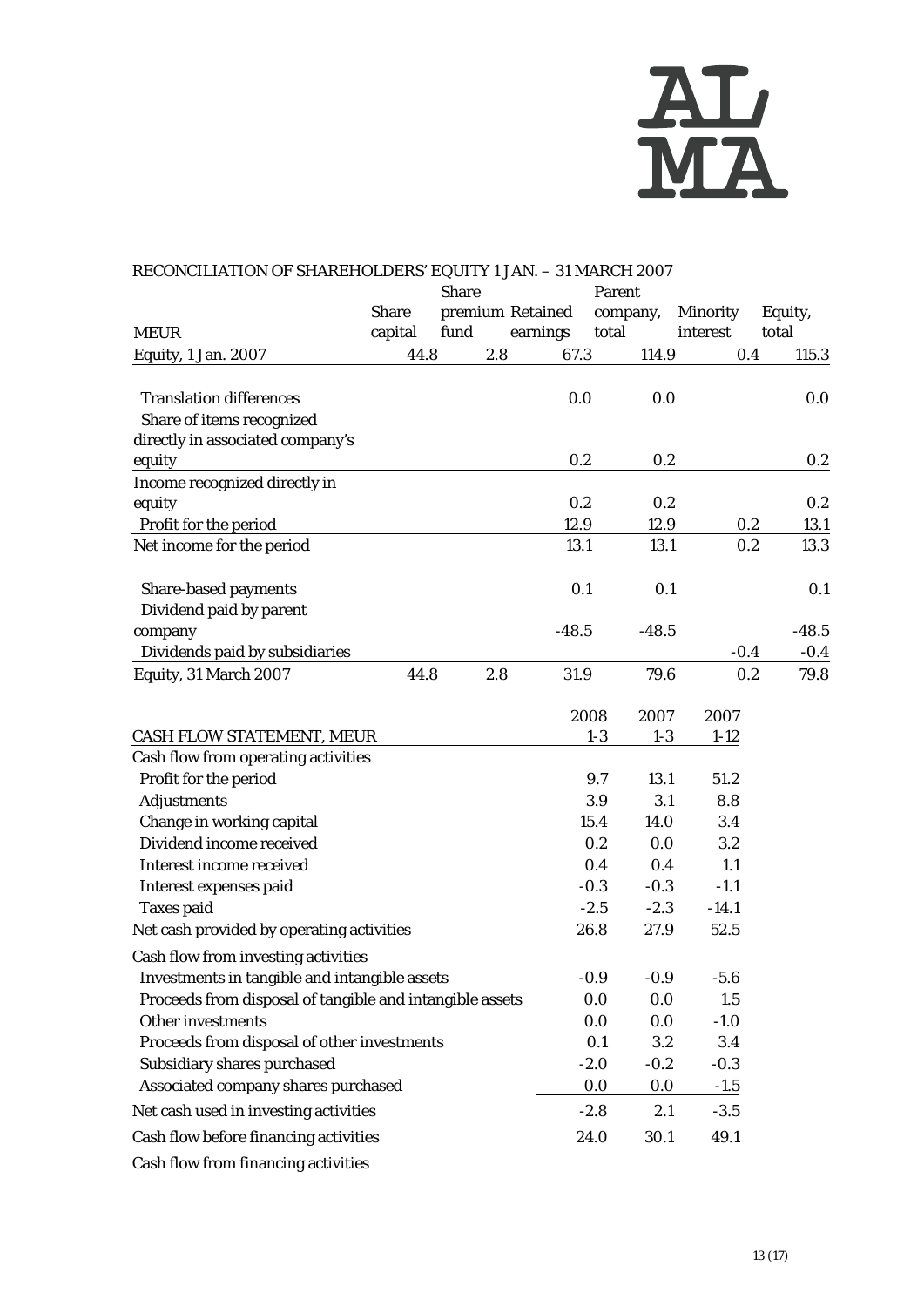

| Long-term loan repayments                      | 0.0     | 0.0     | 0.0     |
|------------------------------------------------|---------|---------|---------|
| Short-term loans raised                        | 35.0    | 2.0     | 2.0     |
| Short-term loans repaid                        | $-0.6$  | $-0.8$  | $-5.2$  |
| Change in interest-bearing receivables         | $-0.2$  | $-0.2$  | $-0.5$  |
| Dividends paid and capital repayment           | $-67.2$ | $-48.8$ | $-48.8$ |
|                                                | $-33.0$ | $-47.8$ | $-52.5$ |
| Change in cash funds (increase + / decrease -) | $-9.0$  | $-17.7$ | $-3.4$  |
| Cash and cash equivalents at start of period   | 24.8    | 28.2    | 28.2    |
| Cash and cash equivalents at end of period     | 15.7    | 10.5    | 24.8    |

# **BUSINESS ACQUISITIONS JANUARY-MARCH 2008**

On 20 February 2008 Alma Media acquired the entire share stock of Jadecon Oy. The company's business comprises the TV programme information internet service Telkku.com and it is reported in the Newspapers segment as part of Iltalehti.

The fair values for intangible assets recorded in combining Jadecon Oy are mainly related to brands, the acquired IT application and customer contracts. The anticipated synergies between Iltalehti and the acquired business contributed to the goodwill arising from the acquisition. The operating profit for the purchased business since the acquisition date has been MEUR 0.1. The Group's first quarter net sales would have been an estimated MEUR 84.3 and operating profit MEUR 11.7 if the acquisition had taken place at the start of 2008.

# **INFORMATION BY SEGMENT**

Alma Media's reporting segments in the financial statements are Newspapers, Kauppalehti Group and Marketplaces. Other Operations comprises Alma Media Group's parent company and the operations of the Group's financial management service centre.

The descriptive section of this bulletin presents the net sales and operating profits of the segments and the allocation of the associated companies' results to the reporting segments. Financial items and income taxes are not allocated to the segments. The following table presents the assets and liabilities of the segments as well as the non-allocated asset and liability items.

| <b>ASSETS BY SEGMENT, MEUR</b>    | 31.3.2008 | 31.3.2007 | 31.12.2007 |
|-----------------------------------|-----------|-----------|------------|
| <b>Newspapers</b>                 | 69.6      | 69.5      | 64.7       |
| Kauppalehti group                 | 58.4      | 59.6      | 56.5       |
| <b>Marketplaces</b>               | 16.8      | 14.3      | 15.4       |
| Other operations and eliminations | 19.2      | 28.5      | 19.0       |
| Non-allocated assets              | 16.9      | 15.0      | 25.7       |
| Total                             | 180.9     | 186.9     | 181.3      |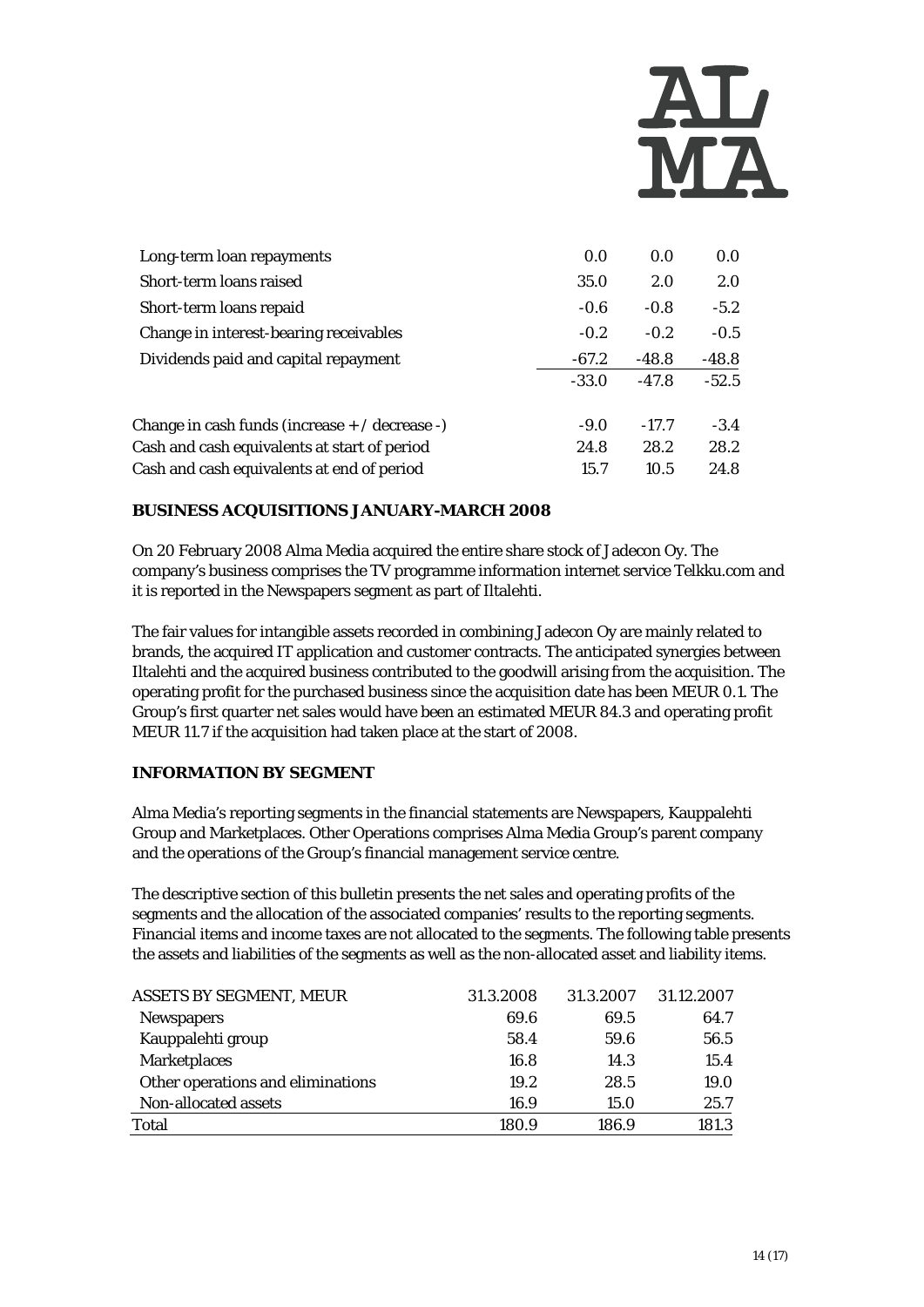

| LIABILITIES BY SEGMENT, MEUR      | 31.3.2008 | 31.3.2007 | 31.12.2007 |
|-----------------------------------|-----------|-----------|------------|
| <b>Newspapers</b>                 | 45.4      | 43.6      | 31.4       |
| Kauppalehti group                 | 15.3      | 16.6      | 12.6       |
| <b>Marketplaces</b>               | 4.2       | 3.6       | 3.9        |
| Other operations and eliminations | 9.8       | 14.2      | 5.5        |
| Non-allocated liabilities         | 45.5      | 29.1      | 9.7        |
| Total                             | 120.2     | 107.1     | 63.0       |
|                                   | 2008      | 2007      | 2007       |
| <b>GROUP INVESTMENTS, MEUR</b>    | $1-3$     | $1-3$     | $1-12$     |
| Gross capital expenditure         | 6.2       | 1.8       | 12.1       |

# **PROVISIONS**

The company's provisions at the end of March 2008 totalled MEUR 0.3. The change from the situation on 31 December 2007 is a reduction of MEUR 0.1. Most of the provisions are to cover restructuring measures. It has not been necessary to change the estimates made when the provision was entered. The change in provisions is in consequence of actual costs.

| COMMITMENTS AND CONTINGENCIES, MEUR                                                                | 31.3.2008 | 31.3.2007 | 31.12.2007 |
|----------------------------------------------------------------------------------------------------|-----------|-----------|------------|
| Collateral on own behalf                                                                           |           |           |            |
| <b>Chattel mortgages</b>                                                                           | 0.0       | 0.0       | 0.0        |
| <b>Collateral for others</b>                                                                       |           |           |            |
| <b>Guarantees</b>                                                                                  | 0.0       | 0.0       | 0.0        |
| Other commitments                                                                                  |           |           |            |
| <b>Commitments based on agreements</b>                                                             | 0.1       | 0.1       | 0.1        |
| Minimum rents payable based on other lease agreements:                                             |           |           |            |
| Within one year                                                                                    | 7.6       | 6.3       | 7.5        |
| Within 1-5 years                                                                                   | 17.4      | 14.4      | 18.1       |
| After 5 years                                                                                      | 25.8      | 12.8      | 26.5       |
| Total                                                                                              | 50.7      | 33.5      | 52.1       |
| The Group also has purchase agreements based on IFRIC 4                                            |           |           |            |
| which include a lease component per IAS 17. Minimum                                                |           |           |            |
| payments based on these agreements:                                                                | 4.2       | 6.1       | 4.6        |
| <b>GROUP DERIVATIVE CONTRACTS, MEUR</b>                                                            | 31.3.2008 | 31.3.2007 | 31.12.2007 |
| Commodity derivative contracts, electricity derivatives                                            |           |           |            |
| Fair value *                                                                                       | 0.1       | 0.0       | 0.1        |
| Nominal value                                                                                      | 0.4       | 0.0       | 0.4        |
| * The fair value represents the return that would have arisen if the derivative positions had been |           |           |            |

cleared on the balance sheet date.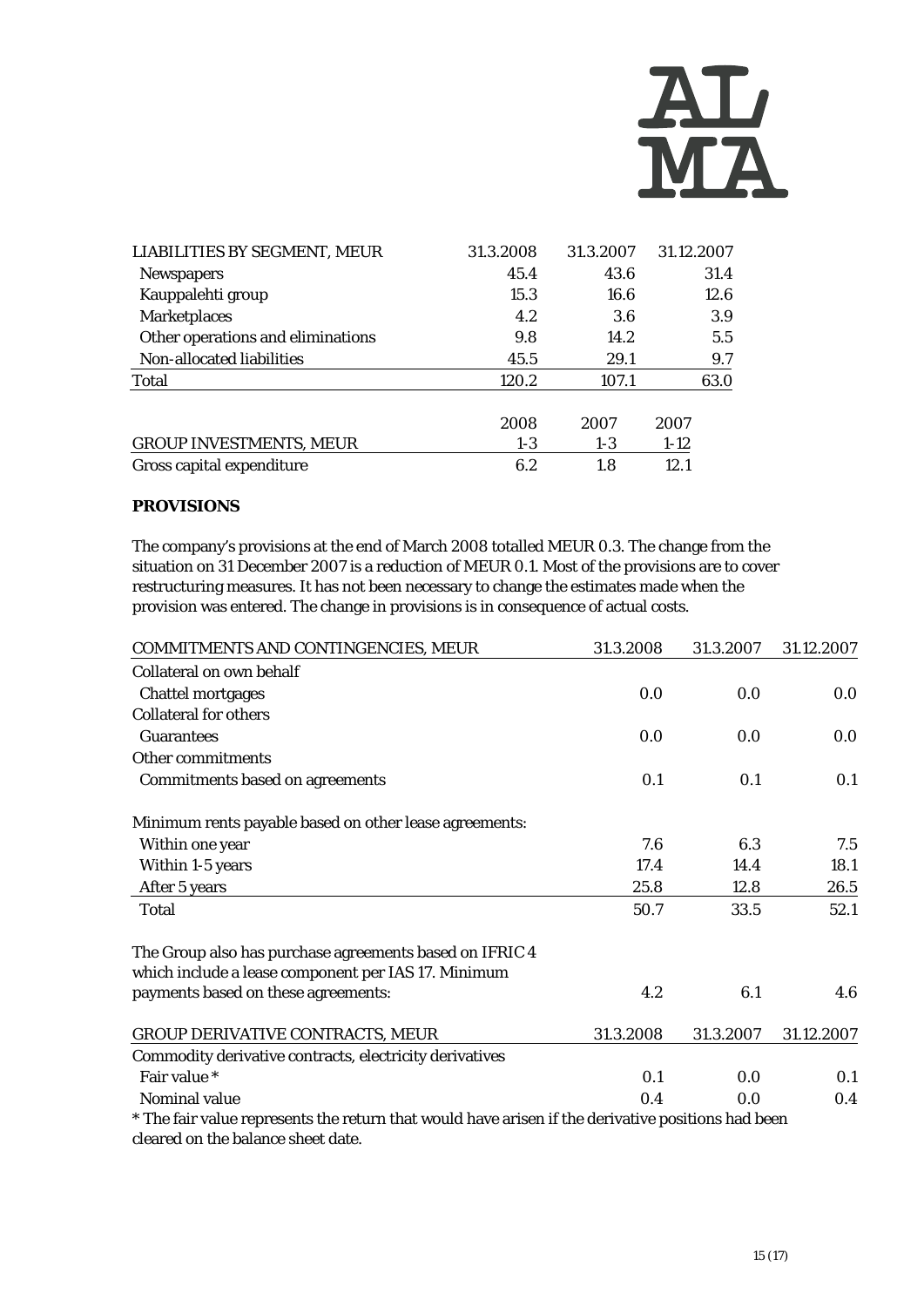

### **CONTINGENT LIABILITIES**

The Group has contingent liabilities totalling MEUR 7.8. The tax authorities have issued a claim to correct the company's income tax for 2003. The tax authorities consider that the loss arising from Alma Media's disposal of the shares of its associated company Talentum to Kauppalehti Oy at the market price should not have been tax-deductible. At the end of 2006 (20 December 2006) the company was informed of a ruling by the Adjustments Board of the Corporate Taxation Centre to the effect that the Adjustments Board rejected the claim by the tax authorities. The tax authorities have appealed the Adjustments Board's ruling to the Helsinki Administrative Court. The company continues to believe that it is improbable that the claim will lead to additional tax consequences since the transaction was carried out at market prices for commercial reasons. The decision of the Helsinki Administrative Court is expected during 2008.

#### **RELATED PARTIES**

Alma Media Group's related parties are its associated companies and the companies they own. The following table summarizes the operations undertaken between Alma Media and its associated companies and the status regarding their receivables and liabilities:

| RELATED PARTY ACTIVITIES WITH                                                | 2008  | 2007    | 2007   |
|------------------------------------------------------------------------------|-------|---------|--------|
| ASSOCIATED COMPANIES, MEUR                                                   | $1-3$ | $1 - 3$ | $1-12$ |
| Sales of goods and services                                                  | 0.1   | 0.0     | 0.2    |
| Purchases of goods and services                                              | 1.1   | 1.3     | 5.9    |
| Accounts receivable, loan and other receivables at<br>the balance sheet date | 4.7   | 4.8     | 4.7    |
| Accounts payable at the balance sheet date                                   | 0.1   | 0.4     | 0.1    |

Related parties also include the company's senior management (Board of Directors, presidents and the Group Executive Team). The section Option Rights of this interim report presents information on changes to the current option scheme intended to motivate and secure the longterm commitment of the Group's senior management.

# **MAIN ACCOUNTING PRINCIPLES (IFRS)**

This interim report has been prepared applying IFRS recognition and measurement principles (IAS 34 - Interim Financial Reporting).

The interim report applies the same accounting principles and calculation methods as in the previous annual accounts dated 31 December 2007. However, the interim report does not contain all the information or notes to the accounts included in the annual report. This interim report should therefore be read in conjunction with the company's annual report for 2007.

The key indicators are calculated using the same formulae as applied in the annual financial statements.